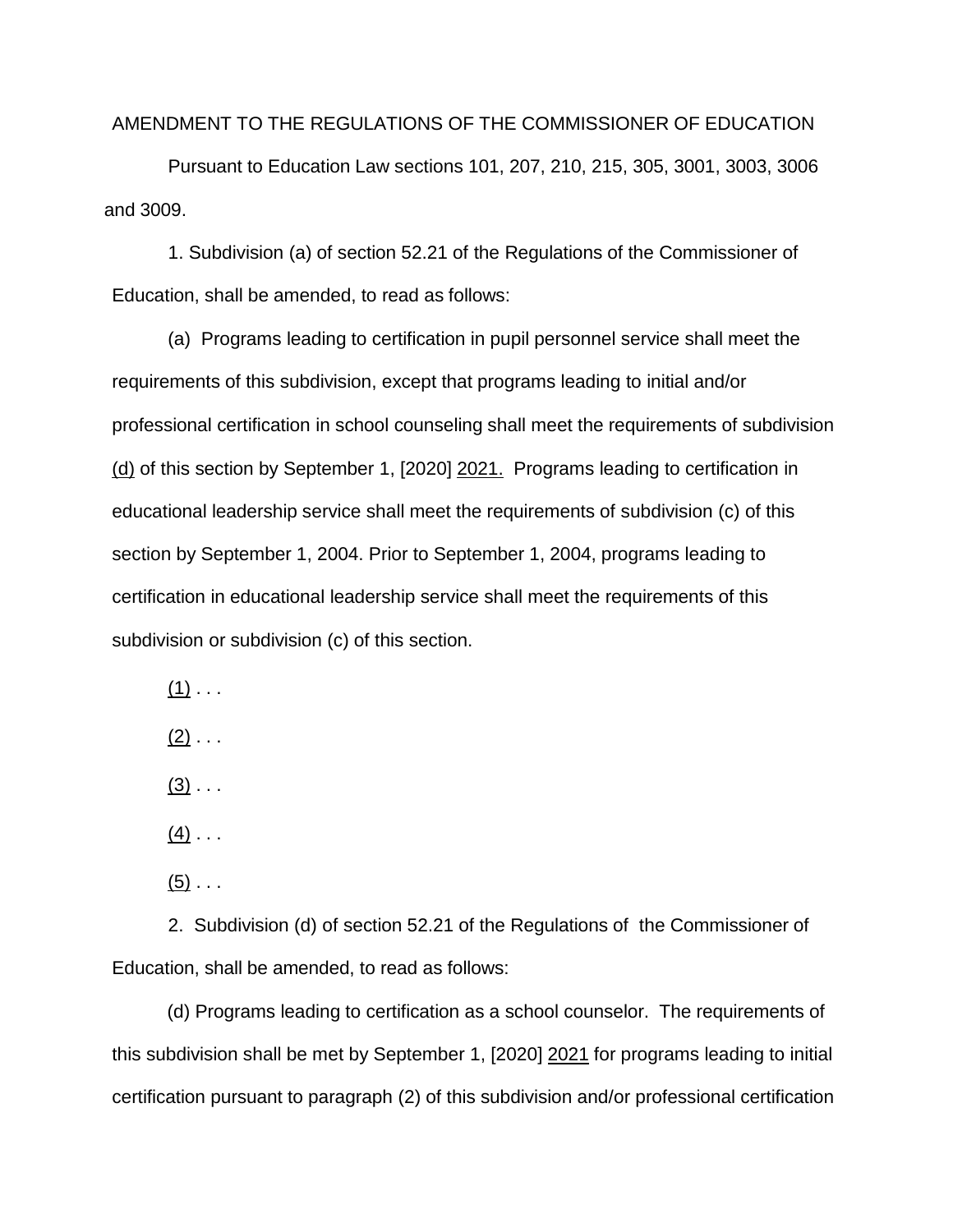in school counseling pursuant to paragraph (3) of this subdivision.

 $(1)$  . . .

(2) Standards for programs leading to initial certification as a school counselor.

In addition to meeting the applicable provisions of this Part, programs leading to initial certification as a school counselor shall be programs leading to a master's degree or higher, which shall include a minimum of 48 semester hours of graduate study, including [but not limited to] the [six] eight core content areas described in subparagraph (i) of this paragraph and shall have a minimum college-supervised practicum of 100 hours and a college-supervised internship of 600 hours as described in subparagraph (ii) of this paragraph.

 $(i)$  [Six] Eight core content areas. The program shall include a requirement that the candidate complete study that prepares candidates with knowledge, understanding, and skills in [at least] the following [six] eight core content areas and subareas of school counseling [and the subareas for these core content areas, as further defined by the Commissioner in guidance]:

 $(a)$  ...

 $(b)$ ..

 $(c)$ ...

 $(d)$ . . .

(e) Child growth, development and student learning, including using knowledge of child development, individual differences, learning barriers, and pedagogy to contribute to and support student learning; [and]

 $(f)$  . . .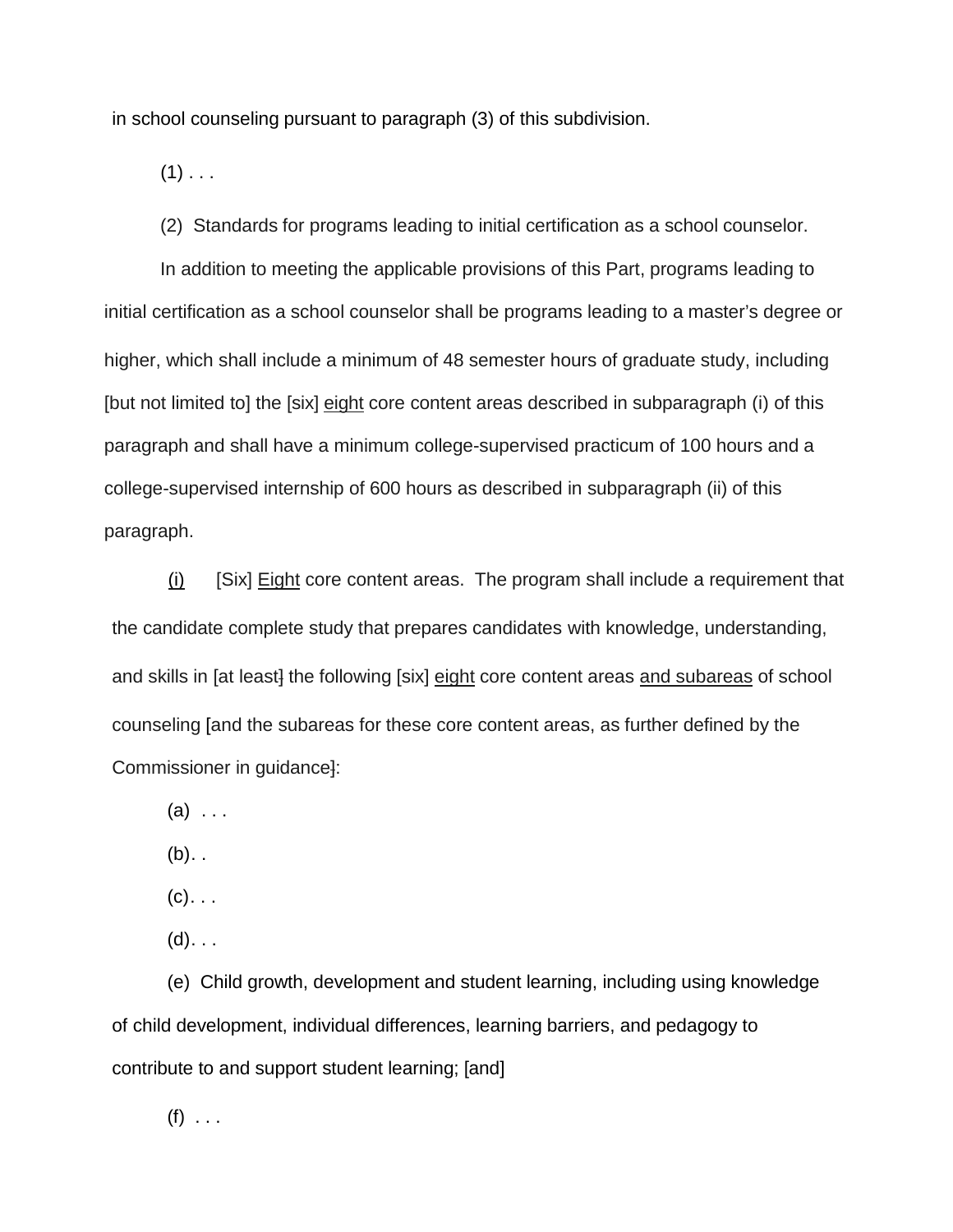(g) Best practices for the profession and in school counseling programming, including assessing, developing, implementing, leading, and evaluating a data-driven school counseling program that is comprehensive, utilizes best practices and advances the mission of the school; and

(h) Research and program development, including the use of research and evaluation in advancing the school counseling program, its components and the profession.

 $(ii)$  . . .

(3) Standards for programs leading to professional certification as a school counselor. Programs leading to professional certification as a school counselor shall require a candidate to complete either:

(b) a registered program leading to a master's degree , with a minimum of 60 semester hours of graduate study, which shall meet the program registration requirements for a school counselor program leading to the initial certificate as described in paragraph (2) of this subdivision. [including but not limited to, 48 semester hours of graduate study, the 100 clock hours of practicum and the 600 clock hour internship, and also require the candidate to complete a minimum of 12 semester hours of additional graduate study in at least the following two core content areas and the subareas for these core content areas, as further defined by the Commissioner in guidance: best practices for the profession and in school counseling programming, including assessing, developing, implementing, leading, and evaluating a data-driven school counseling program that is comprehensive, utilizes best practices, and advances the mission of the school; and research and program development, including the use of research and evaluation in advancing the school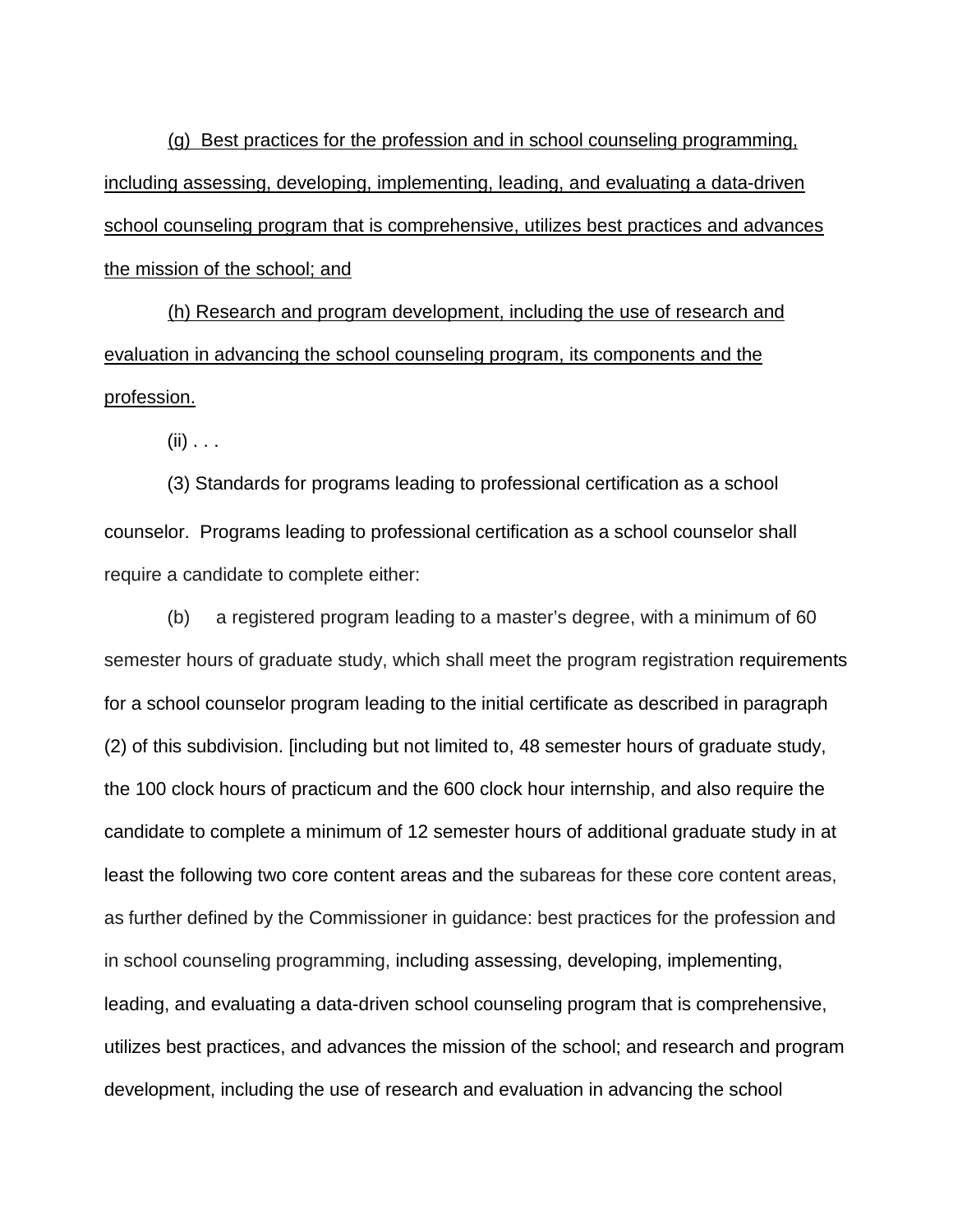counseling program, its components and the profession]; or

(ii) a registered program leading to an advanced certificate with a minimum of 12 semester hours of graduate study in any of the eight core content areas of school counseling as described in paragraph (2)(i) of this subdivision. [at least the following two core content areas and the subareas for these content areas, as further defined by the Commissioner in guidance: best practices for the profession and in school counseling programming and research and program development, as described in subparagraph (i) of this paragraph]. Only individuals who have completed a registered school counselor program leading to initial certification as a school counselor or its equivalent, and who hold their initial certification as a school counselor, or individuals who have met the requirements for initial certification as a school counselor, shall be admitted to a school counseling program that leads to an advanced certificate.

 $(4)$  . . .

(5) Accreditation. School counseling programs registered for the first time on or after September 1, [2020] 2021 leading to initial and/or professional certification under this subdivision shall be accredited by an acceptable professional education accrediting association, meaning an organization which is determined by the Department to have equivalent standards to the State's registration standards, that is approved by the department and is recognized by the United States Department of Education or the Council for Higher Education Accreditation, within seven years of the date of their initial registration, and shall be continuously accredited thereafter by an acceptable professional education accrediting association.

3. The title of Subpart 80-2 of the Regulations of the Commissioner of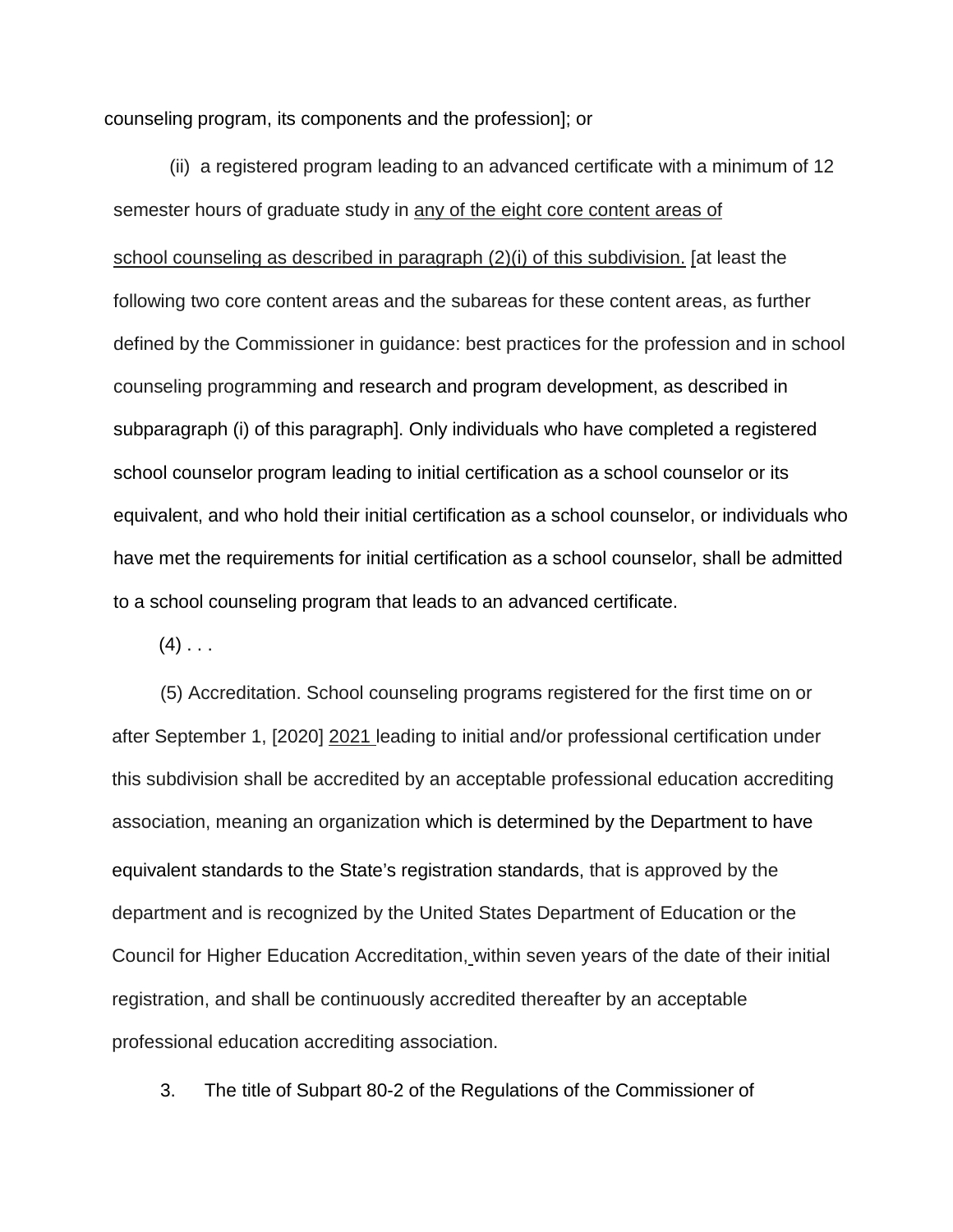Education is amended, to read as follows:

### SUBPART 80-2

REQUIREMENTS FOR CERTIFICATES IN THE CLASSROOM TEACHING SERVICE APPLIED AND QUALIFIED FOR ON OR BEFORE FEBRUARY 1, 2004,

THE ADMINISTRATIVE AND SUPERVISORY SERVICE APPLIED FOR ON OR BEFORE SEPTEMBER 1, 2006, AND THE PUPIL PERSONNEL SERVICE (EXCEPT FOR CERTIFICATES FOR SCHOOL COUNSELING APPLIED AND QUALIFIED FOR

# ON OR AFTER [SEPTEMBER 2, 2022] FEBRUARY 2, 2023).

4. Section 80-2.1 of the Regulations of the Commissioner of Education shall be amended, to read as follows:

§80-2.1 Application of this Subpart and definitions.

(a) Application of this Subpart.

(1) Provisional certificates.

- $(i) \ldots$
- $(ii) \ldots$

(iii) Candidates who apply and qualify for the provisional certificate in the title school counselor prior to [September 2, 2022] February 2, 2023 shall be subject to the requirements of this Subpart. Candidates who do not meet these requirements shall be subject to the requirements of Subpart 80-3 of this Part, unless otherwise specifically prescribed in this Part.

- (2) Permanent certificates.
- $(i) \ldots$
- $(ii)$  . . .
- $(iii)$  ...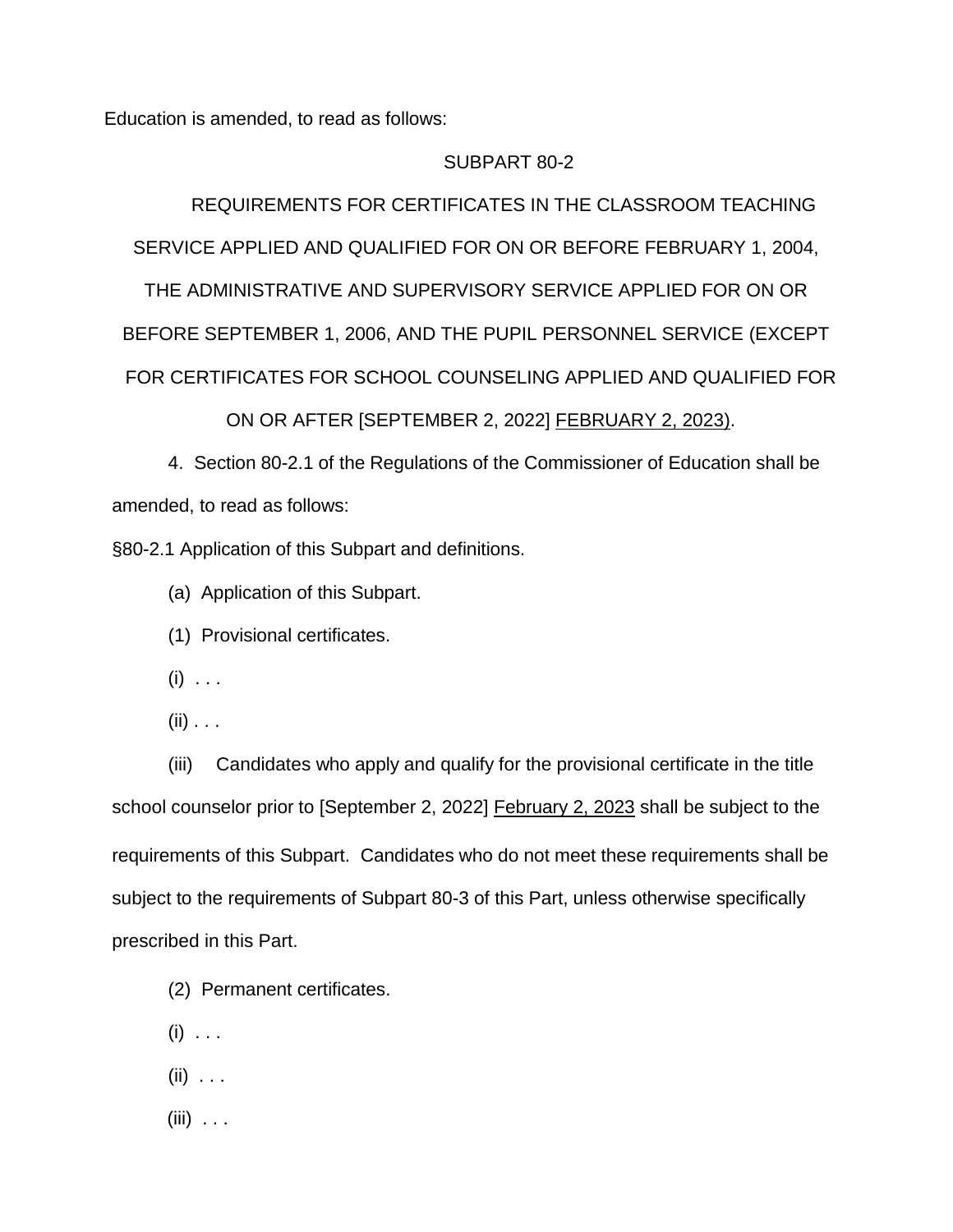$(iv) \ldots$ 

(v) Candidates with an expired provisional certificate in the title school counselor who apply for a permanent certificate in the title school counselor prior to [September 2, 2022] February 2, 2023 shall be subject to the requirements of this Subpart, provided that they have been issued a provisional certificate in this title and have met all requirements for the permanent certificate while under a provisional certificate that was in effect. Candidates with expired provisional certificates who apply for permanent certificates in the title school counselor on or after [September 2, 2022] February 2, 2023 or who do not meet these conditions shall be subject to the requirements of Subpart 80-3 of this Part, unless otherwise specifically prescribed in this Part.

5. The title of Subpart 80-3 of the Regulations of the Commissioner of Education is amended, to read as follows:

#### SUBPART 80-3

REQUIREMENTS FOR CERTIFICATES IN THE CLASSROOM TEACHING SERVICE APPLIED AND QUALIFIED FOR ON OR AFTER FEBRUARY 1, 2004, THE EDUCATIONAL LEADERSHIP SERVICE APPLIED FOR ON OR AFTER SEPTEMBER 2, 2007, AND AS A SCHOOL COUNSELOR APPLIED AND QUALIFIED FOR ON OR

## AFTER [SEPTEMBER 2, 2022] FEBRUARY 2, 2023.

6. Section 80-3.1 of the Regulations of the Commissioner of Education is amended, to read as follows:

(a) Application of this Subpart.

(1) Candidates who apply on or after February 2, 2004 for certificates valid for classroom teaching service, and on or after September 2, 2007 for certificates valid for the educational leadership service, and on or after [September 2, 2022] February 2,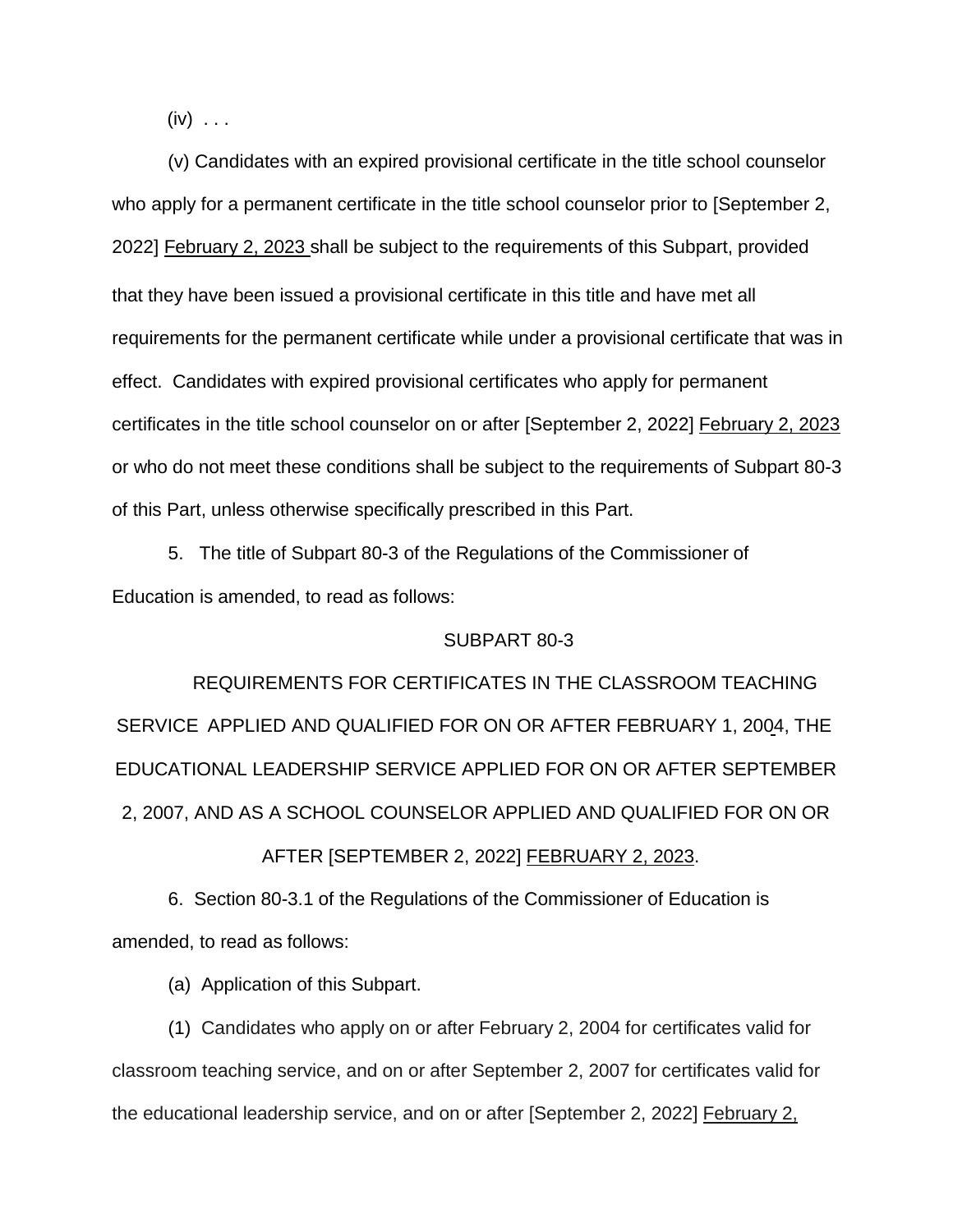2023 for certificates valid for school counselors, shall be subject to the requirements of this Subpart, unless otherwise specifically prescribed in this Part, and except as prescribed in paragraph (2) of this subdivision.

7. Subparagraph (ii) of paragraph (2) of subdivision (a) of section 80-3.11 of the Regulations of the Commissioner of Education is amended, to read as follows:

(ii) Examination. Candidates applying for certification on or after [September 2, 2022] February 2, 2023 shall submit evidence of having achieved a satisfactory level of performance on the New York State examination for school counselors or other equivalent examination as approved by the Commissioner, if available.

8. Paragraph (3) of subdivision (a) of section 80-3.12 of the Regulations of the Commissioner of Education is amended, to read as follows:

(3) The candidate shall complete 48 semester hours of graduate coursework that includes study in each of the following [six] eight core content areas:

- $(i)$  . . .
- $(ii)$  . . .
- $(iii)$  . . .
- $(iv)$  ...
- (v) Child growth, development and student learning; [and]
- $(vi) \quad \ldots$

(vii) Best practices for the profession and in-school counseling programming; and

(viii) Research and program development to advance the school counseling

#### program, its components and the profession.